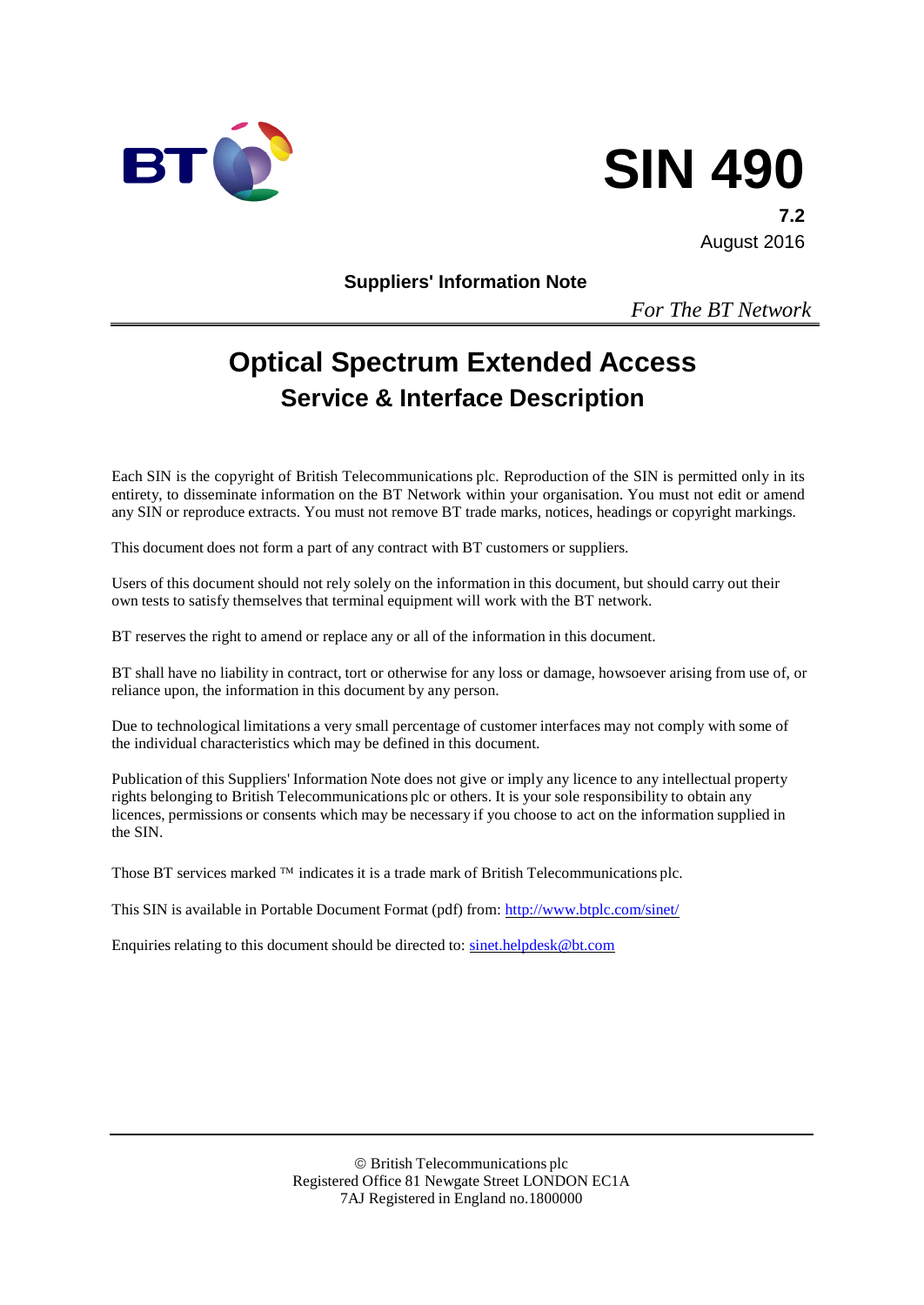#### **CONTENTS**

| 2.   |     |
|------|-----|
| 2.1  |     |
| 2.2  |     |
| 2.3  |     |
| 2.4  |     |
| 2.5  |     |
| 2.6  |     |
| 2.7  |     |
| 2.8  |     |
| 2.9  |     |
| 2.10 |     |
| 2.11 |     |
|      |     |
|      |     |
|      |     |
|      | .13 |

#### **FIGURES**

| Figure 1. CenaOSEARingconfiguration 4 |
|---------------------------------------|
|                                       |

#### **TABLES**

| Table 4 |  |
|---------|--|
|         |  |
|         |  |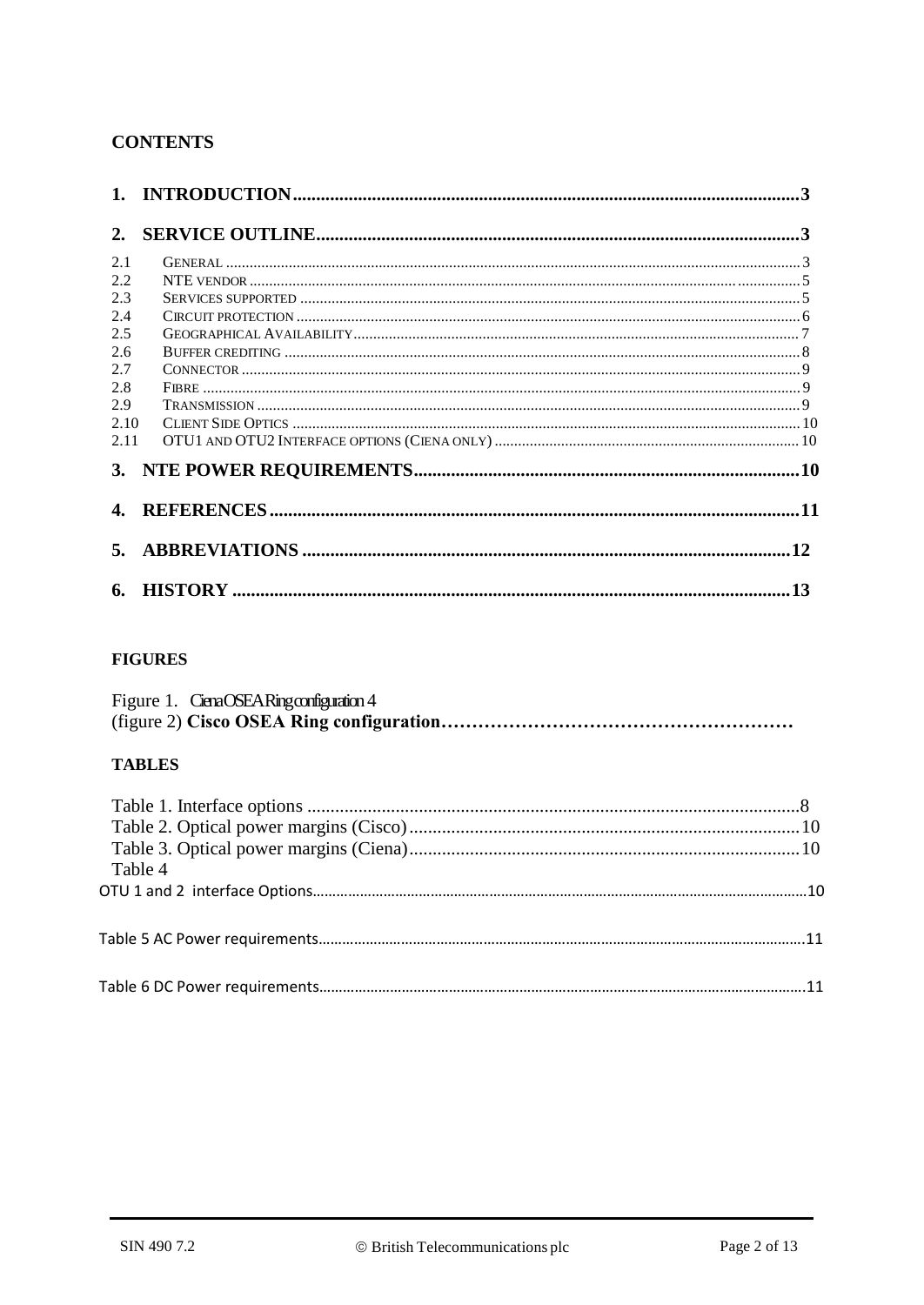#### **1. Introduction**

This Suppliers Information Note (SIN) describes the Openreach Optical Spectrum Extended Access (OSEA) service and its interfaces. Optical Spectrum Extended Access is an Openreach Connectivity Services product within the Optical Spectrum Services portfolio. From January 2009 until June 2010, OSEA has been available with Ciena equipment only. From June 2010 onwards, Openreach customers may select Ciena or Cisco equipment to fulfil their OSEA service.

Note: Openreach has provided formal notification that Ciena 4200 OSEA (all components) are no longer available for new supply with effect from 11 May 2016. External shifts (resites and re-arranges) are also not available from this date.

#### **2. Service Outline**

#### **2.1 General**

Optical Spectrum Extended Access is an end-to-end wavelength service between sites delivered over Openreach provided fibre infrastructure using DWDM (Dense Wavelength Division Multiplexing) technology. Optical Spectrum Extended Access is suitable for linking end user sites, or an end user site to a CP site. OSEA is remotely monitored by Openreach.

High bandwidth connectivity of up to 10Gbit/s per DWDM wavelength is offered. Currently wavelengths of 2.5Gbit/s, 10Gbit/s or a combination of both can be supported on each OSEA bearer system depending on fibre characteristics and overall route length.

The elements of the service are:

- **OSEA Bearer**: this is the DWDM line system which can support a mix of up to 32 2.5Gbit/s and 10Gbit/s wavelengths. The default OSEA bearer installation is configured to support up to four wavelengths (wavelengths are ordered separately).
- **Expansion units**: these provide the capacity for additional wavelengths and end-point amplification on the OSEA bearer. Large and small expansion units are available to support the design of each OSEA system.
- **Auxiliary units**: these are used when needed on long lines to counteract the effects of Chromatic Dispersion.
- **End-point amplification**: Over longer fibre route distances additional end-point amplification maybe required to ensure the OSEA bearer system works effectively.
- **Mid-point amplification:** Mid-point amplification is typically required for fibre route distances in excess of 80-100km. This amplification is usually sited in a suitable BT Node.
- **Wavelengths:** these are ordered separately from the bearer and are specific to the protocol and speeds required. They are installed in the OSEA bearer.

Sites can be linked in three distinct topologies: point-to-point, chain or ring.

The Ciena variant of the OSEA service is no longer limited to a maximum of 70km radial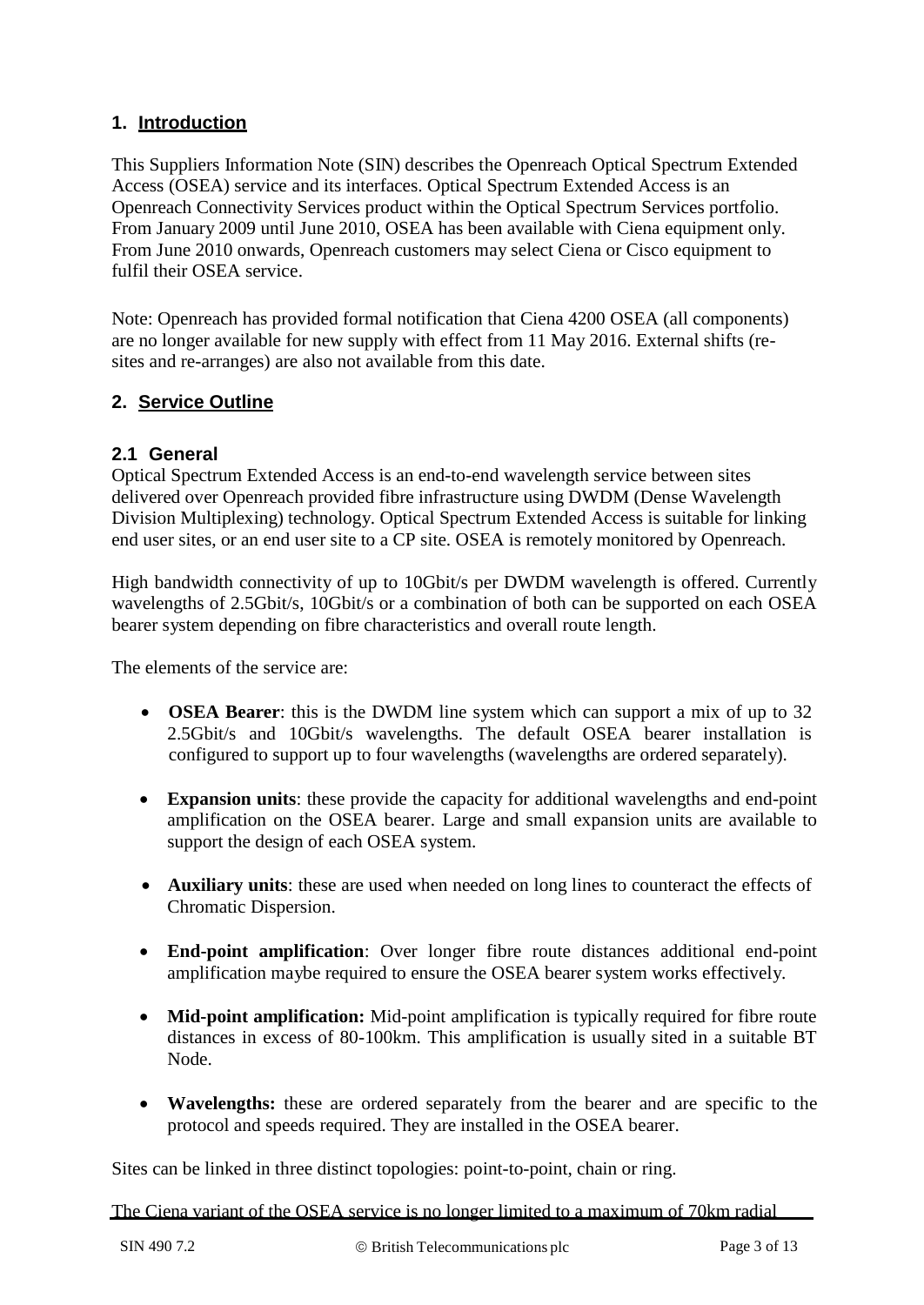distance between BT serving exchanges. This also includes the removal of a maximum of 70km distance between adjacent points on a ring or

chain configuration. However the 70km radial distance restriction is still in place for the Cisco variant of the OSEA service. The maximum fibre route distance between OSEA bearer circuit end points is not specified, however additional amplification may be required as the fibre route distance increases.





Figure 1 shows a ring configuration, but now denotes no distance limitations between BT serving exchanges, which also apply to chain and point-to-point OSEA Ciena bearer configurations.

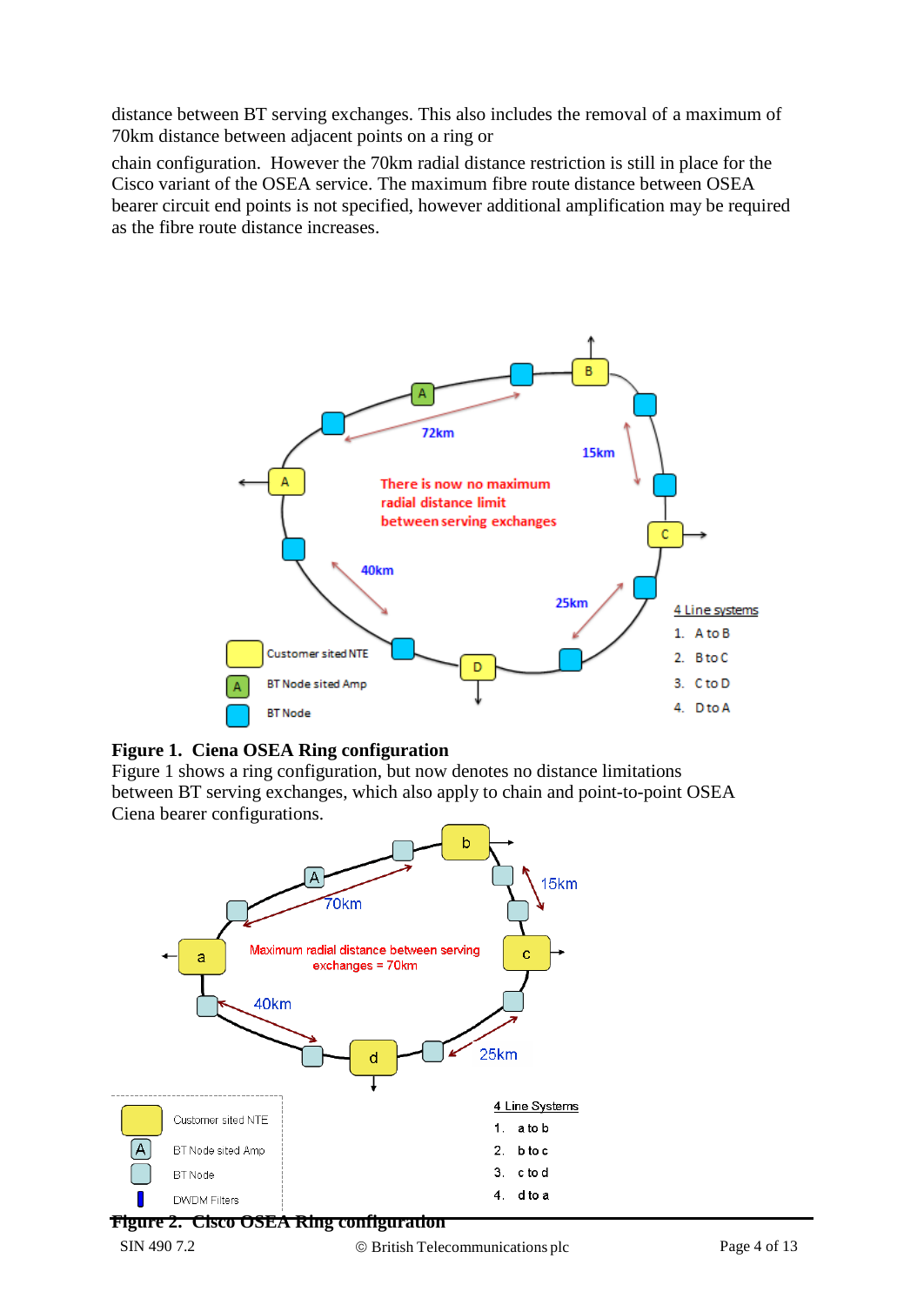Figure 2 shows a ring configuration, but still denotes the 70km radial distance limitations between BT serving exchanges, which also still apply to chain and pointto-point OSEA cisco bearer configurations.

#### **2.2 NTE vendor**

The Network Terminating Equipment (NTE) types currently used for Optical Spectrum Extended Access are the Ciena CN4200 and Cisco ONS 15454 systems.

Each vendor offers a choice of service interface cards, however there may be differences in the number and types of service interfaces supported. Cards are vendor specific. Please refer to the Optical Spectrum Extended Access product handbook for further information ( http://www.openreach.co.uk/orpg/home/products/opticalservices/opticalspectrumextendedac cess/opticalspectrumextendedaccess.do.

#### **2.3 Services supported**

The services are available at the following interfaces: Single Client Interface

> Fast Ethernet 100-Base-FX (Cisco only) SDH STM-1, STM-4 & STM-16 (Cisco only) Transparent 16mbps to 2.5Gbps (Cisco only) 10 Gigabit Ethernet (LAN Phy) 10 Gigabit Ethernet (WAN Phy) SDH STM-64 10G Fibre Channel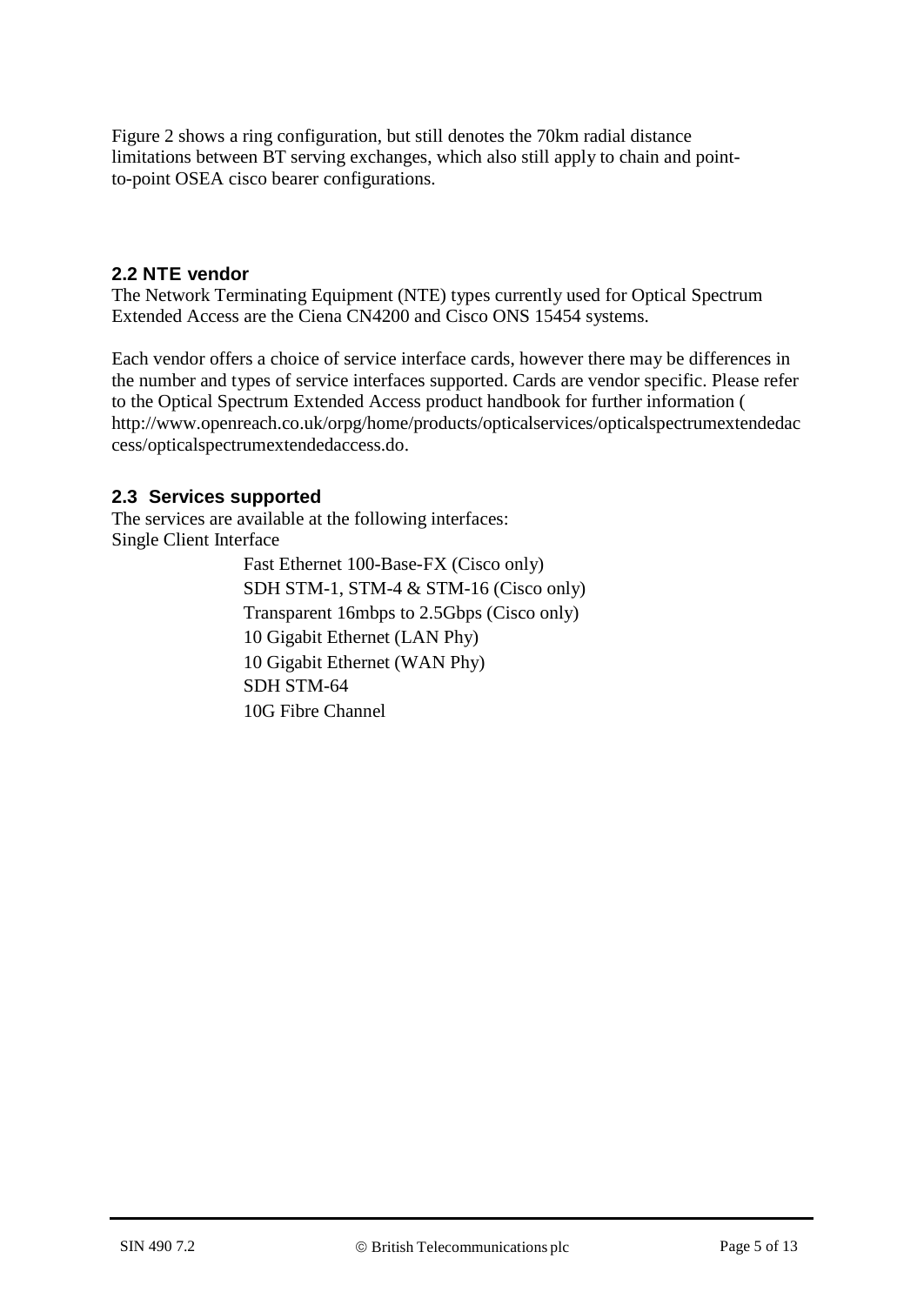# OTU2 (Ciena only) Multiple Client Interfaces 1 Gigabit Ethernet 1 Gigabit Fibre Channel 2 Gigabit Fibre Channel 4 Gigabit Fibre Channel 1 Gigabit FICON 2 Gigabit FICON 4 Gigabit FICON (Cisco only) ESCON 200Mb SDH STM1, 4, 16 (Ciena Only) OTU1 (Ciena only)

Optical Spectrum Extended Access services are intended for connection to standard optical interfaces of 850 nm multimode or 1310 nm single-mode/multimode types. No electrical interfaces are offered. Table 1 gives details of the optical interface/service options.

ESCON and FICON are proprietary storage area protocols from IBM, and are used in many SAN customer sites. The coupling link is required if the customer is running sysplex timing on their Storage Area Network, as a special timing signal is broadcast over the network to ensure data integrity.

# **2.4 Circuit protection**

Depending on the level of route protection required, the OSEA bearer can have either no fibre circuit protection (Standard), Resilience Option 1 or Resilience Option 2. The OSEA bearer resilience options are:

- Optical Spectrum Extended Access Standard
- Optical Spectrum Extended Access Resilience Option 1
- Optical Spectrum Extended Access Resilience Option 2

Please note that bearer Resilience Option 1 fibre protection is available on a point-to-point topology only.

Wavelength switching protection is also optionally available for certain combinations of topology and bearer resilience. Wavelength switching protection enables protected wavelengths to be automatically switched to an alternative optical path to maintain service between the same wavelength A and B ends. Wavelength switching to an alternative site is not offered. The incoming line signals are monitored and failure of this will trigger the system to switch the wavelengths within 50ms of a failure being detected. The system does not monitor the users' equipment.

Protocols with latency sensitivities (e.g. ESCON, FICON) may require customer reconfiguration following an incident resulting in a switch to the protection path. The Openreach equipment will continue to function on the protection path.

Refer to the OSEA product handbook for further information on bearer resilience options and wavelength protection [http://www.openreach.co.uk/orpg/products/oss/oss.do.](http://www.openreach.co.uk/orpg/products/oss/oss.do)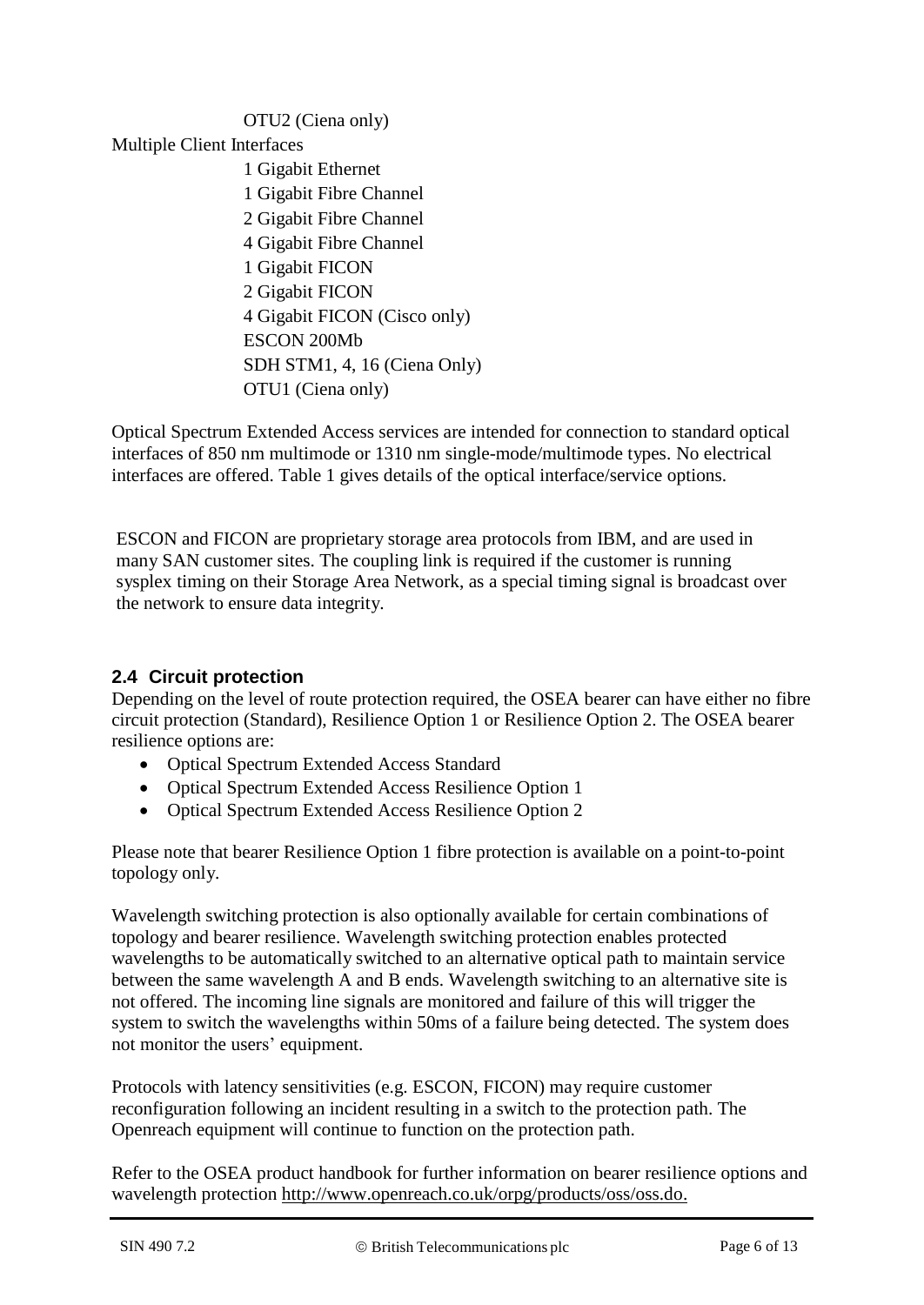#### **2.5 Geographical Availability**

Openreach's OSEA service is offered throughout the United Kingdom subject to survey.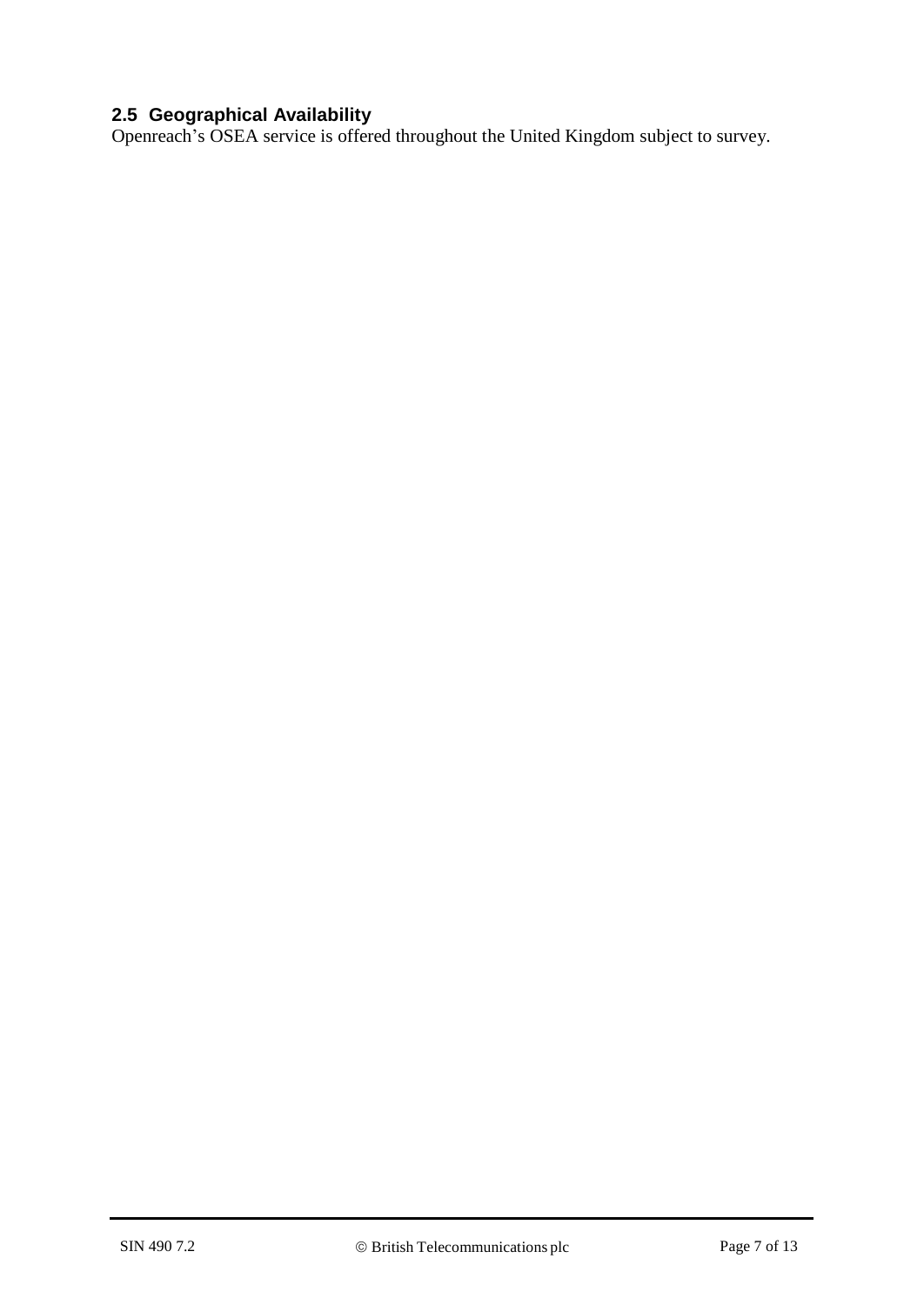Single-mode (1310nm) or multi-mode (1310nm or 850nm) optical interface options are available depending on the type of wavelength card selected. Each NTE vendor offers a choice of wavelength interface cards, however there may be differences in the number and types of interfaces supported per card. Wavelength cards are vendor specific.

The customer interfaces offered are shown in Table 1. These interfaces are described in the documents listed against each interface in clause 6, References.

|                               |  |                             | <b>Cisco</b>   |                | <b>Ciena</b>   |                |
|-------------------------------|--|-----------------------------|----------------|----------------|----------------|----------------|
| <b>Service supported</b>      |  | <b>Bandwidth</b><br>(bit/s) | 1310nm         | 850<br>nm      | 1310nm         | 850<br>nm      |
|                               |  |                             | SM             | <b>MM</b>      | SM             | <b>MM</b>      |
| <b>Fast Ethernet (100M)</b>   |  | 100M                        | Yes            | N <sub>0</sub> | N <sub>0</sub> | $\bf No$       |
| 10 Gigabit Ethernet (LAN Phy) |  | 10.3125G                    | Yes            | N <sub>0</sub> | Yes            | N <sub>0</sub> |
| 10 Gigabit Ethernet (WAN Phy) |  | 9.95328G                    | Yes            | $\bf No$       | Yes            | N <sub>0</sub> |
| <b>10G Fibre Channel</b>      |  | 10.5187G                    | <b>Yes</b>     | N <sub>0</sub> | <b>Yes</b>     | $\bf No$       |
| <b>SDH STM-64</b>             |  | 9.95328G                    | <b>Yes</b>     | N <sub>0</sub> | Yes            | $\bf No$       |
| OTU <sub>2</sub>              |  | 10.709G                     | N <sub>0</sub> | No             | Yes            | N <sub>0</sub> |
| <b>Gigabit Ethernet</b>       |  | 1.25G                       | <b>Yes</b>     | Yes            | Yes            | <b>Yes</b>     |
| <b>Fibre Channel</b>          |  | 1.06G                       | <b>Yes</b>     | Yes            | <b>Yes</b>     | Yes            |
| <b>2G Fibre Channel</b>       |  | 2.125G                      | Yes            | Yes            | Yes            | <b>Yes</b>     |
| <b>4G Fibre Channel</b>       |  | 4.24G                       | Yes            | Yes            | Yes            | <b>Yes</b>     |
| <b>FICON</b>                  |  | 1.06G                       | Yes            | Yes            | <b>Yes</b>     | Yes            |
| 2G FICON                      |  | 2.125G                      | Yes            | N <sub>0</sub> | <b>Yes</b>     | N <sub>0</sub> |
| <b>4G FICON</b>               |  | 4.24G                       | Yes            | Yes            | N <sub>0</sub> | N <sub>0</sub> |
| <b>ESCON 200</b>              |  | <b>200M</b>                 | Yes            | N <sub>0</sub> | N <sub>0</sub> | $\bf No$       |
| <b>SDH STM-1</b>              |  | 155M                        | Yes            | N <sub>0</sub> | Yes            | $\bf No$       |
| <b>SDH STM-4</b>              |  | 622M                        | Yes            | N <sub>0</sub> | Yes            | N <sub>0</sub> |
| <b>SDH STM-16</b>             |  | 2.488G                      | Yes            | N <sub>0</sub> | Yes            | N <sub>0</sub> |
| OTU1                          |  | 2.67G                       | N <sub>0</sub> | $\bf No$       | Yes            | N <sub>0</sub> |

Note: 850 nm MM is not available on all OSEA services.

#### **Table 1. Interface options**

#### **2.6 Buffer crediting**

The Cisco OSEA bearer equipment supports distance extension for Fibre Channel and FICON protocols with full line rate being available to a theoretical maximum route distance of 1600km at 1Gbit/s. However, in order to achieve these route distances the attached SAN equipment must be able to support Buffer Crediting technology.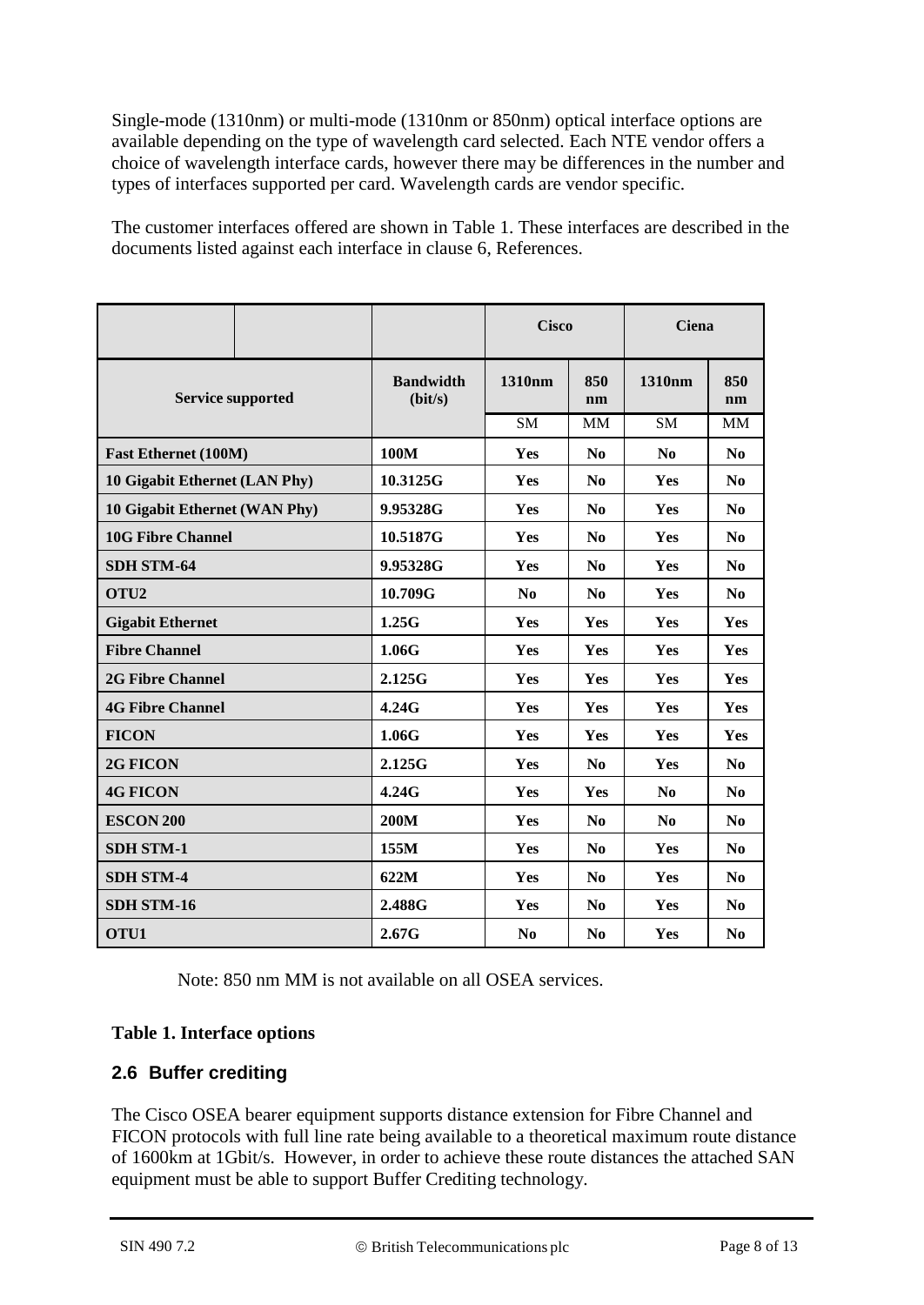With this feature enabled, a port indicates the number of frames that can be sent to it (its buffer credit), before the sender is required to stop transmitting and wait for the receipt of a "ready" indication.

The Cisco 2.5Gbit/s and 10Gbit/s cards support FC credit-based flow control with a bufferto-buffer credit extension of up to 1600 km (994.2 miles) for 1Gbit/s FC, up to 800 km (497.1 miles) for 2Gbit/s FC and up to 400 km (248.5 miles) for 4Gbit/s FC.

The Cisco 15454 auto-senses the number of buffer credits required to provide the optimum throughput. The customer can request that the distance extension (also known as buffer credit spoofing) be either enabled or disabled.

Ciena equipment does not support buffer crediting but is transparent to customer own equipment distance extension protocols.

#### **2.7 Connector**

The patch panel interface is the Network Termination Point (NTP), i.e. the point of connection between the Openreach Network Terminating Equipment (NTE) and the CPE interface. Optical interfaces are presented as SC/PC connectors as the default, LC can be offered as an alternative.

#### **2.8 Fibre**

Where a service employing a local or remote single-mode interface is provided, all fibre optic connections to and from the patch panel use single-mode fibre 9/125 micron according to ITU-T  $G.652^{[2]}$ .

Where a service employing a multimode interface is provided all fibre optic connections to and from the patch panel use multimode fibre 62.5/125 micron or 50/125 micron @ 1310nm according to  $\overline{ITU-T} G.651^{[1]}$ .

# **2.9 Transmission**

The NTE is capable of transporting data at 10 Gbit/s per wavelength on the aggregate pointto-point fibre link. Multiplexing is carried out by passive filter components that combine the light of different optical channels using different wavelengths on to a single fibre. Demultiplexing is carried out by passive filter components that break out the aggregate signal from a single fibre into optical channels.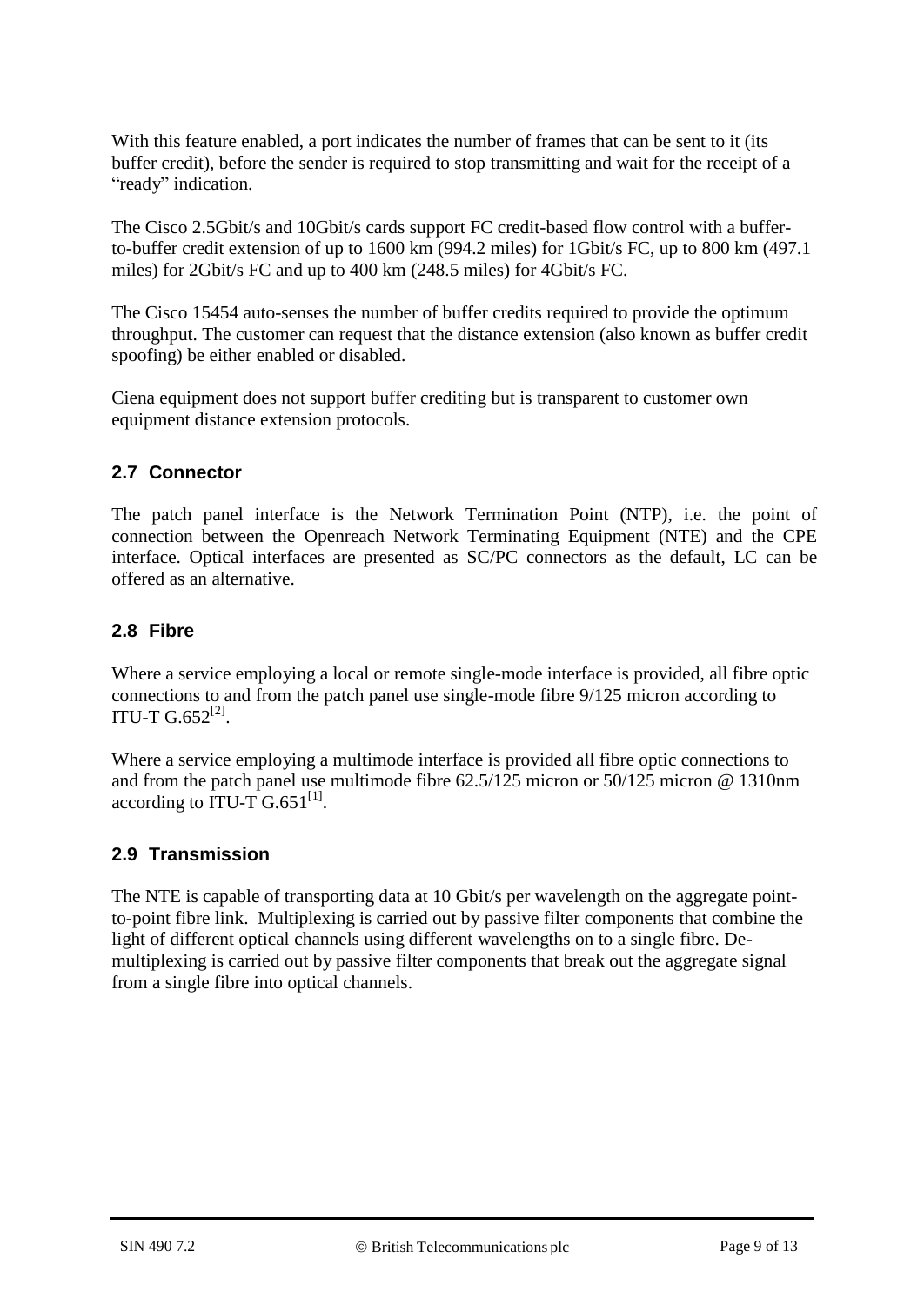#### **2.10 Client Side Optics**

Table 2 and Table 3 provide details of the optical power margins for both the receive and transmit interfaces of the client facing optical interfaces.

| <b>Cisco</b>                                |                     |                      |                     |                            |
|---------------------------------------------|---------------------|----------------------|---------------------|----------------------------|
| Protocol                                    | Receiver<br>Minimum | Receiver<br>Overload | Transmit<br>Minimum | <b>Transmit</b><br>Maximum |
| 10GE, 10G FC, SDH STM-64                    | $-11$ dBm           | $-1$ dBm             | $-6$ dBm            | $-1$ dBm                   |
| Single Mode – GE, 1G & 2G FC, 1G & 2G FICON | $-20$ dBm           | $-3$ dBm             | $-9.5$ dBm          | $-3$ dBm                   |
| Multi Mode - GE, 1G & 2G FC, 1G & 2G FICON  | $-15$ dBm           | $0$ dBm              | $-10$ dBm           | $-3.5$ dBm                 |

#### **Table 2. Optical power margins (Cisco)**

| <b>Ciena</b>                                |             |            |            |          |
|---------------------------------------------|-------------|------------|------------|----------|
| Protocol                                    | Receiver    | Receiver   | Transmit   | Transmit |
|                                             | Minimum     | Overload   | Minimum    | Maximum  |
| 10G FC, SDH STM-64                          | $-11$ dBm   | $0.5$ dBm  | $-6$ dBm   | $-1$ dBm |
| 10GE                                        | $-14.5$ dBm | $0.5$ dBm  | $-6$ dBm   | $-1$ dBm |
| OTU <sub>2</sub>                            | $-14.5$ dBm | $0.5$ dBm  | $-6$ dBm   | $-1$ dBm |
| $STM-1/4/16$                                | $-18$ dBm   | $0$ dBm    | $-9.5$ dBm | $-3$ dBm |
| OTU <sub>1</sub>                            | $-18$ dBm   | $0$ dBm    | $-9.5$ dBm | $-3$ dBm |
| Single Mode – GE, 1G & 2G FC, 1G & 2G FICON | $-20$ dBm   | $-3$ dBm   | $-9.5$ dBm | $-3$ dBm |
| Multi Mode - GE, 1G & 2G FC, 1G & 2G FICON  | $-17$ dBm   | $-3.5$ dBm | $-9.5$ dBm | $-3$ dBm |

#### **Table 3. Optical power margins (Ciena)**

# **2.11 OTU1 and OTU2 Interface options (Ciena only)**

| Option | Client ports                                                                                                               | Wavelength                      |
|--------|----------------------------------------------------------------------------------------------------------------------------|---------------------------------|
| 1.     | Non OTU client one end to OTU1 client other end                                                                            | OTU1 (known as 2.5G wavelength) |
| 2.     | Non OTU client one end to OTU1 client other end                                                                            | OTU2 (known as 10G wavelength)  |
| 3.     | Non OTU client one end to OTU2 client other end<br>(Note:- Non OTU client options can only be STM-64)<br>or 10GbE WAN PHY) | OTU2(known as 10G wavelength)   |
| 4.     | OTU1 client one end to OTU1 client other end                                                                               | OTU1(known as 2.5G wavelength)  |
| 5.     | OTU1 client one end to OTU1 client other end                                                                               | OTU2(known as 10G wavelength)   |
| 6.     | OTU2 client one end to OTU2 client other end                                                                               | OTU2(known as 10G wavelength)   |

#### Table 4 OTU 1 and 2 interface Options

Note: Non OTU clients into an OTU1 uses a Ciena proprietary mapping and can only be demapped using another Ciena CN-4200 Network Element.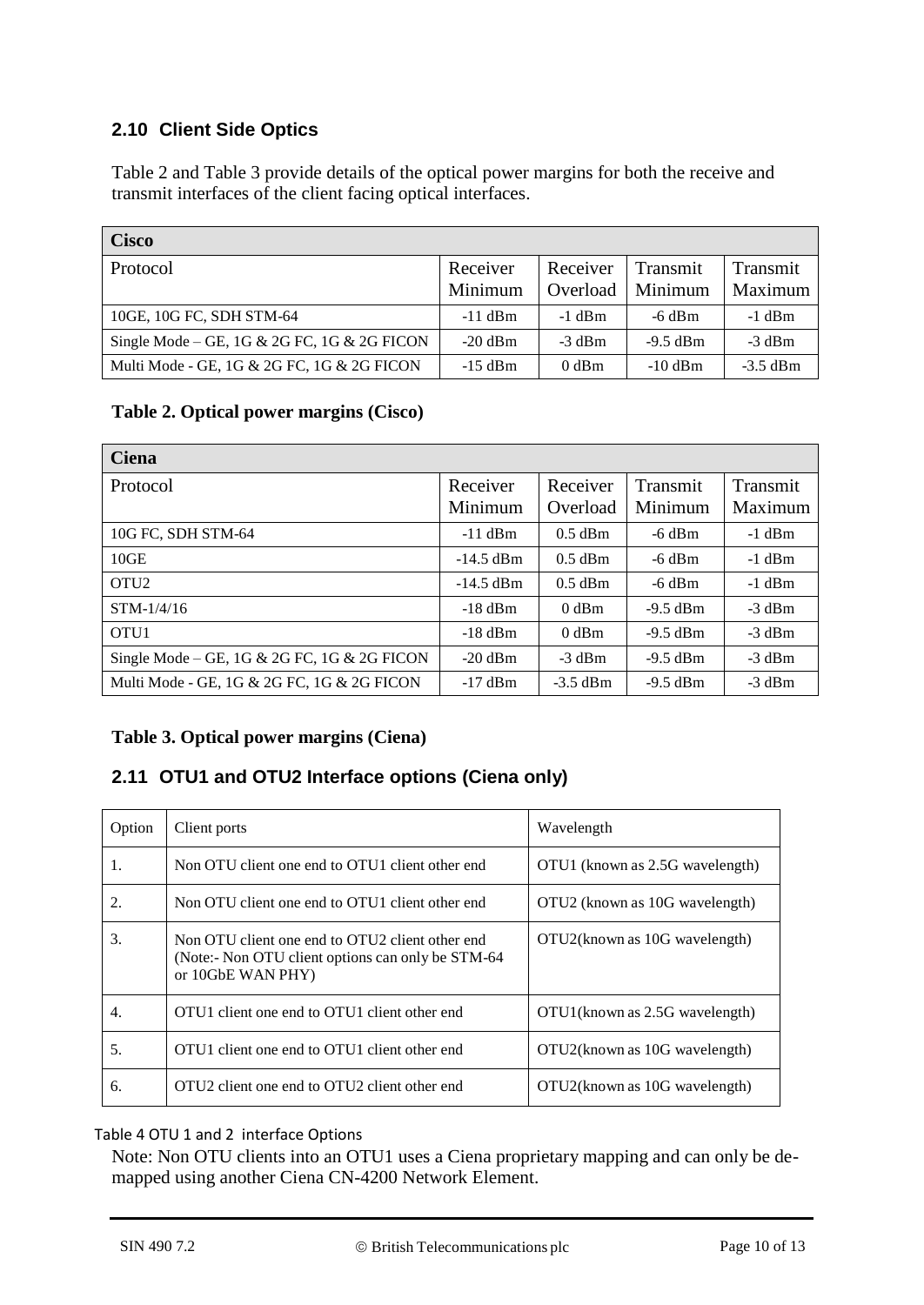#### **3. NTE Power Requirements**

The NTE will require two 240 Volt AC power supply using a 13 Amp switched sockets which must be provided within 1.5 metres of the NTE chassis for each chassis provided. A 240 Volt AC power supply using a 13 Amp switched socket is also required within 1.5 metres of the Openreach remote Network Management equipment.

| <b>Cabinet Requirements</b>                      | <b>Monitoring Requirements</b>               |
|--------------------------------------------------|----------------------------------------------|
| $\frac{1}{2}$ x 240 volt AC (13 Amp) within 1.5m | $\vert$ 1 x 240 volt AC (13 Amp) within 1.5m |
| Table E AC nower Dequirements                    |                                              |

Table 5 AC power Requirements

2 x DC supplies should be presented into the BT cabinet DC fuse distribution panel for termination in screw type terminals.

In addition to the two DC NTE power requirements above, a 50Hz AC mains supply 13amp socket should also be provided, within 1.5m of the NTEs, to power Openreach test equipment during both initial commissioning and subsequent maintenance support activities.

| <b>Cabinet Requirements</b>               | <b>Monitoring Requirements</b>               |
|-------------------------------------------|----------------------------------------------|
| $\frac{1}{2}$ x 48 volt DC in the cabinet | $\vert$ 1 x 240 volt AC (13 Amp) within 1.5m |

Table 6 DC Power Requirements

- BT cabinet is 600mm x 600mm footprint with a height of 2.2 metres.
- OSEA also supports customer's own cabinet installations (subject to survey).
- The equipment requires 19" rack mounting practice.

For enquiries concerning connection availability between particular sites and for further product information about this service please visit the website at [www.openreach.co.uk](http://www.openreach.co.uk/) or contact your Openreach Sales & Relationship Manager or sales specialist.

If you have enquiries relating to this document then please contact: [sinet.helpdesk@bt.com](mailto:sinet.helpdesk@bt.com)

#### **4. References**

| <b>ITU-T</b><br>G.651 | Recommendation G.651 (02/98) - Characteristics of a 50/125 $\mu$ m<br>multimode graded index optical fibre cable |
|-----------------------|------------------------------------------------------------------------------------------------------------------|
| <b>ITU-T</b><br>G.652 | Recommendation $G.652 (04/97)$ - Characteristics of a single-mode<br>optical fibre cable                         |
| <b>ESCON</b>          | IBM Proprietary as specified in IBM Red Book Standard for GDPS.                                                  |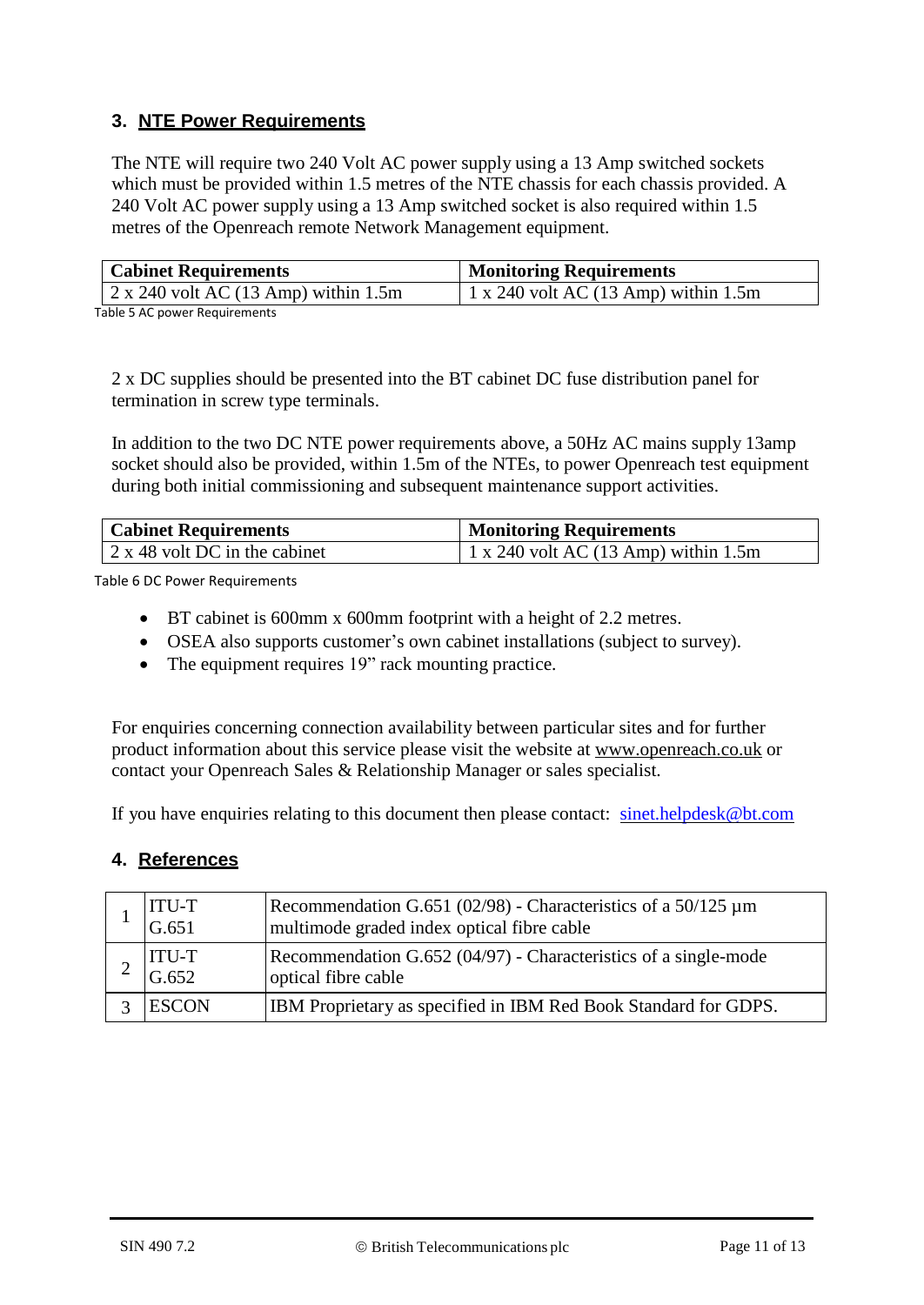| <b>Fast Ethernet</b>  | <b>IEEE 802.3</b>                                                                              |
|-----------------------|------------------------------------------------------------------------------------------------|
|                       | Fibre Channel ANSI/NCITS X3.288-1996                                                           |
| <b>FICON</b>          | FICON, the IBM zSeries zOS channel protocol succeeding ESCON                                   |
| Gigabit<br>Ethernet   | IEE 802.3z or SIN 360 Gigabit Ethernet for the BT Network                                      |
| <b>ITU-T</b><br>G.957 | Optical interfaces for equipments and systems relating to the synchronous<br>digital hierarchy |

For information on where to obtain these referenced documents, please see the document sources list at http://www.btplc.com/sinet/

# **5. Abbreviations**

| <b>ATM</b>   | <b>Asynchronous Transfer Mode</b>                                                  |
|--------------|------------------------------------------------------------------------------------|
| CP           | <b>Communications Provider</b>                                                     |
| <b>CPE</b>   | <b>Customer Premises Equipment</b>                                                 |
| <b>DWDM</b>  | Dense Wavelength Division Multiplexing                                             |
| <b>ESCON</b> | Enterprise Systems Connectivity architecture                                       |
| FC/PC        | Fibre Connector / Planar Convex                                                    |
| <b>FICON</b> | <b>Flbre Connectivity</b>                                                          |
| Gbit/s       | Gigabits per second                                                                |
| <b>IBM</b>   | <b>International Business Machines</b>                                             |
| <b>ITU-T</b> | International Telecommunication Union-Telecommunications Standardization<br>Sector |
| km           | Kilometre                                                                          |
| LC           | <b>Lucent Connector</b>                                                            |
| <b>LAN</b>   | <b>Local Area Network</b>                                                          |
| Mbit/s       | Megabits per second                                                                |
| <b>MM</b>    | MultiMode                                                                          |
| <b>NTE</b>   | <b>Network Terminating Equipment</b>                                               |
| <b>NTP</b>   | <b>Network Terminating Point</b>                                                   |
| <b>OESA</b>  | <b>Optical Spectrum Extended Access</b>                                            |
| <b>SAN</b>   | <b>Storage Area Network</b>                                                        |
| SC/PC        | Subscription Channel / Physical Contact                                            |
| <b>SIN</b>   | <b>Supplier Information Note</b>                                                   |
| <b>SM</b>    | Single Mode                                                                        |
| <b>WDM</b>   | <b>Wavelength Division Multiplexing</b>                                            |